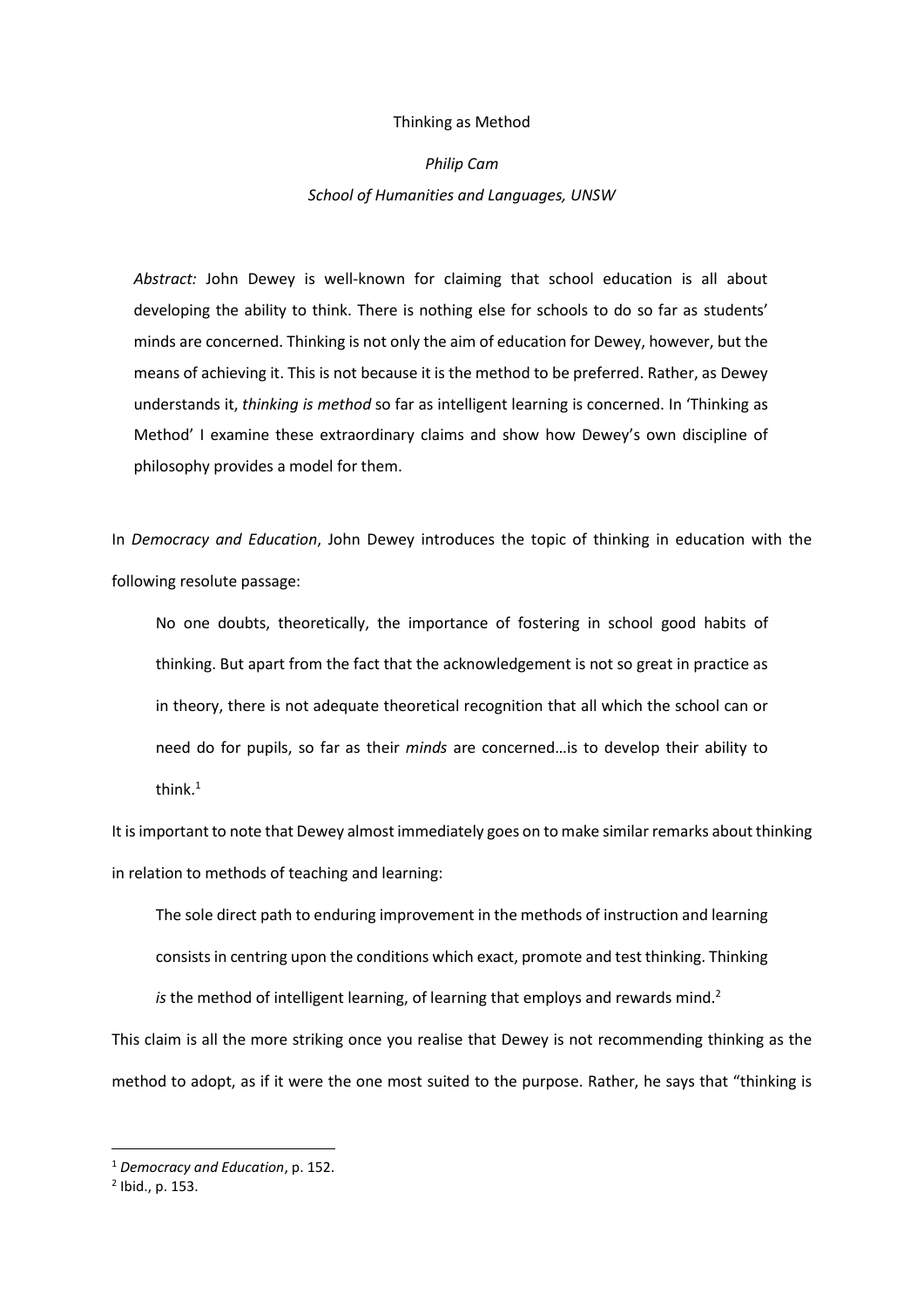method, the method of intelligent experience in the course that it takes."<sup>3</sup> In sum, then, developing the ability to think is to be the sole aim of school education as well as the method of getting there.

We need to know in more detail what Dewey takes thinking to be, if we are to really make sense of its identification with "the method of intelligent learning" or of "intelligent experience in the course that it takes". Only then will we be able to understand what is involved in the idea that thinking must reign over aim and method in education. Working out what this amounts to may also be aided by seeing how, in more recent years, Dewey's home discipline of philosophy has been reconstructed in such a way as to supply a generic model of thinking applied to the classroom. It has the additional benefit of providing us with a more contemporary illustration of Dewey's conception of aim and method.

I should make it clear at the outset that my aim here is not to vindicate Dewey's sweeping claims, but to see what they involve and to underline their continuing relevance to thinking about pedagogy. More is to be gained from recovering what is of lasting value in his ideas than from trying to defend them up to the hilt.

#### *The development of thought*

Dewey was inclined toward the idea of a recapitulation of the historical development of thought in the development of the individual.<sup>4</sup> He claimed that thought passed through a succession of stages in its history and that such modes of thought can also be seen in the development of the individual. These stages can be traced by considering the extent to which society has insisted on certain verities or welcomed doubt and open inquiry. At the one end, we have a society based on settled beliefs and fixed ideas that are meant to regulate conduct, discourage doubt and ward off uncertainty, while at

 $3$  Ibid.

<sup>4</sup> See 'Some stages of logical thought,' in Dewey's *Essays in Experimental Logic*, pp. 116-138. Dewey's account of the history of thought might be criticised these days as excessively Eurocentric, but we may set that aside for present purposes.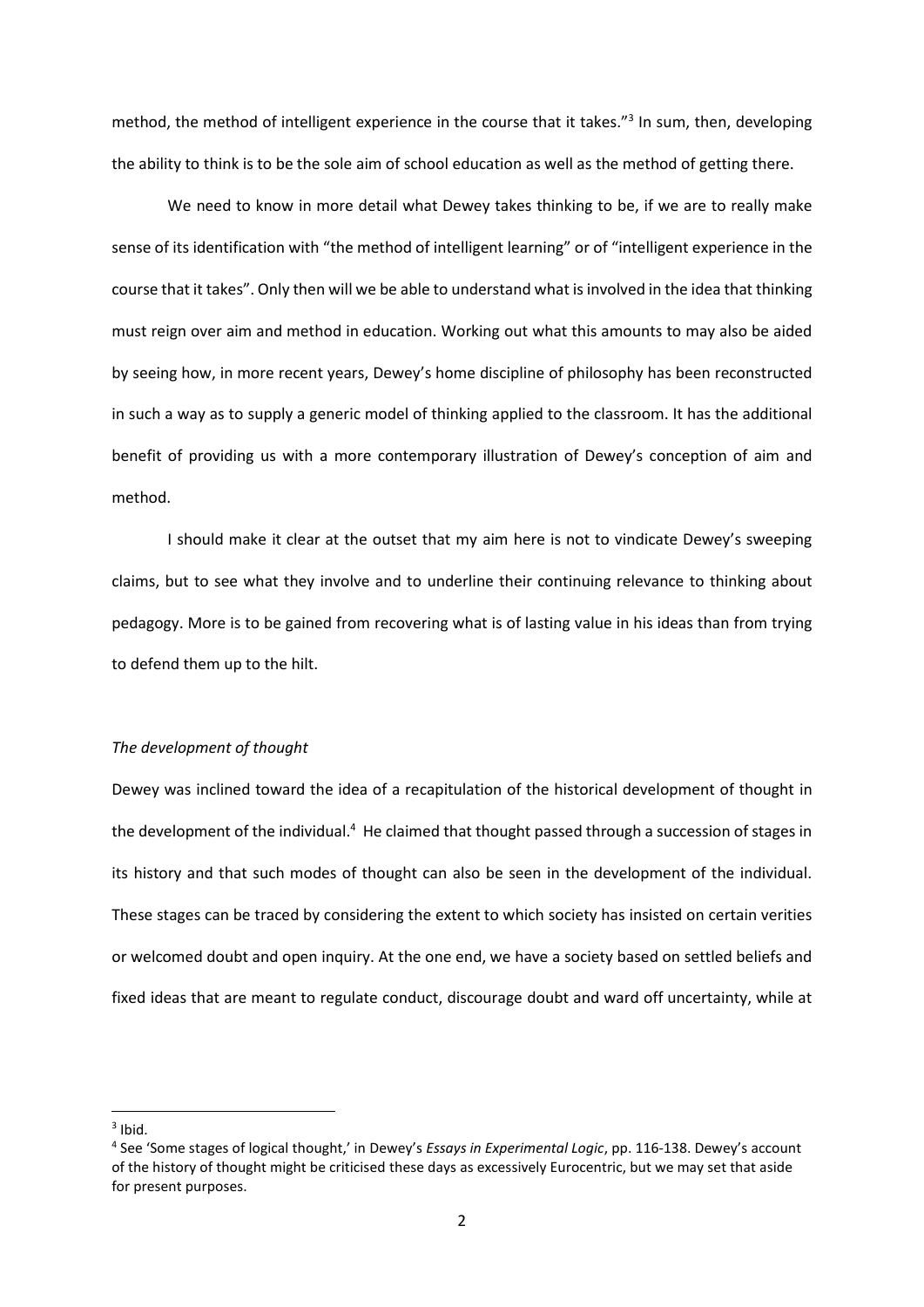the other we find the constant challenge to knowledge claims that we find in science and in an open and inquiring society.

Along the way, Dewey alights on discussion as the social source of departure from a world of fixed ideas. There comes a time, he says, when ideas inevitably come into conflict with one another, and produce uncertainty in regard to belief and conduct. This calls for a different attitude of mind. It favours dialogue over dictates and sows the seeds of reflection both in society and the individual. Indeed, Dewey suggests that dialogue and discussion aimed at resolving such conflicts, or finding a way forward, is the means by which reflection is born. While social in origin, this mode of thought becomes internalised, forming a habit of mind in the individual:

No process is more recurrent in history than the transfer of operations carried on between different persons into the arena of the individual's own consciousness. The discussion which at first took place by bringing ideas from different persons into contact, by introducing them into the forum of competition, and by subjecting them to critical comparison and selective decision, finally became a habit of the individual with himself. He became a miniature social assemblage, in which the pros and cons were brought into play struggling for the mastery—for final conclusion. In some such way we conceive reflection to be born.<sup>5</sup>

If true, this theory has considerable educational implications for both theory and practice, as we will see. For now, however, let us simply note that, on Dewey's account, it marks a new stage in the development of logical thought.<sup>6</sup>

From here, Dewey proceeds to mark out two further stages of development. First, we have the kind of thinking that attempts to resolve problems and give meaning to experience by reasoning with reference to established principles. This marks the difference between a mere exchange of views

<sup>5</sup> Ibid., p. 123.

<sup>6</sup> While Dewey is here concerned with the development of what he calls 'logical thought', his conception of the logical is so wide-ranging that it encompasses the whole field of what he elsewhere takes to be thinking in education.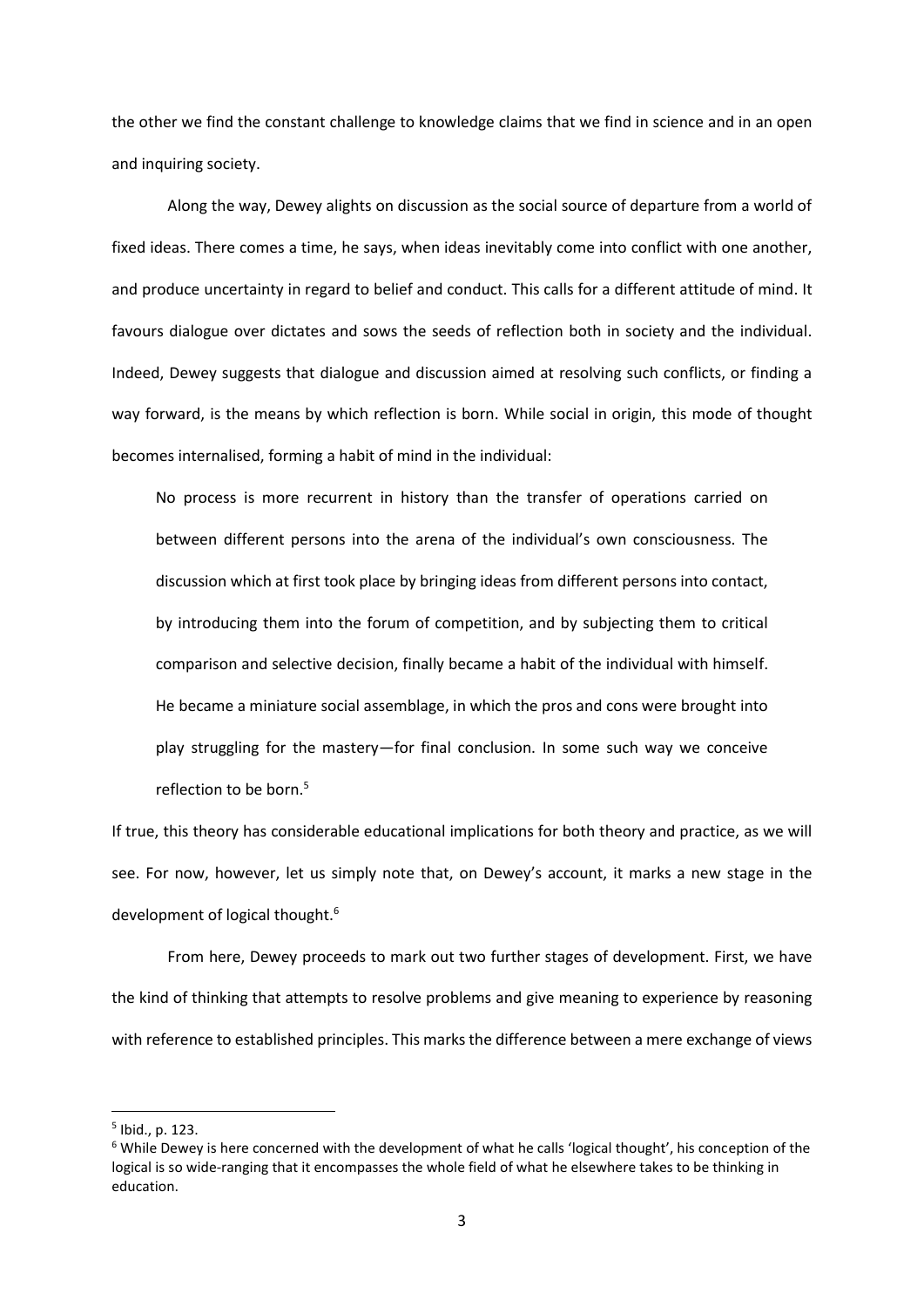and rational discussion. If there are general principles, bodies of law, or tenets of faith, upon which the parties can agree, then disagreement or uncertainty about particular cases may be resolved by appealing to them. We see this in ancient societies that developed bodies of law or incorporated organised religions. Indeed, we may say that the rise of the rule of law, both civic and religious, marks a turning point in the history of thought. This method of resolution is still in evidence today, of course. For illustration, we need look no further than our courts of law, where the determination of a case involves an examination of its particulars with regard to the relevant laws.

In more narrowly logical terms, this is the kind of thinking associated with syllogistic reasoning and such things as geometrical proof from axioms. Aristotle and Euclid are obvious touchstones for this in Greek antiquity, but the deductive mode of logical thought is very much with us still, including in formal education. Mathematics, in particular, is a core area of school education that provides an extensive training in deductive reasoning.

Beyond deduction or proof from first principles, Dewey finally comes to the development of inductive reasoning from evidence, associated with the growth of science. The role of inductive reasoning in science has since become a matter of controversy, but that need not detain us here. The fundamental shift concerns the primacy of experience, rather than of first principles, axiomatic truths, or dogma, in the quest for knowledge. Even though subjecting ideas to the test of experience was nothing new, the extensive development of scientific methods of investigation and discovery raised it to heights undreamt of before the modern age.

While science in all its variety has advanced these methods in sophisticated ways, Dewey's ultimate concern is with the cultivation of this mode of thought in everyday life. Given the role of education in the cultivation of thought, nowhere is this concern more pressing than in the kind of thinking to be developed in schools. In Dewey's day more than our own, knowledge acquisition in school education was essentially a matter of "quiescent acceptance"—a form of knowledge transfer reminiscent of the first of Dewey's four stages in the development of thought. To this, Dewey opposed

4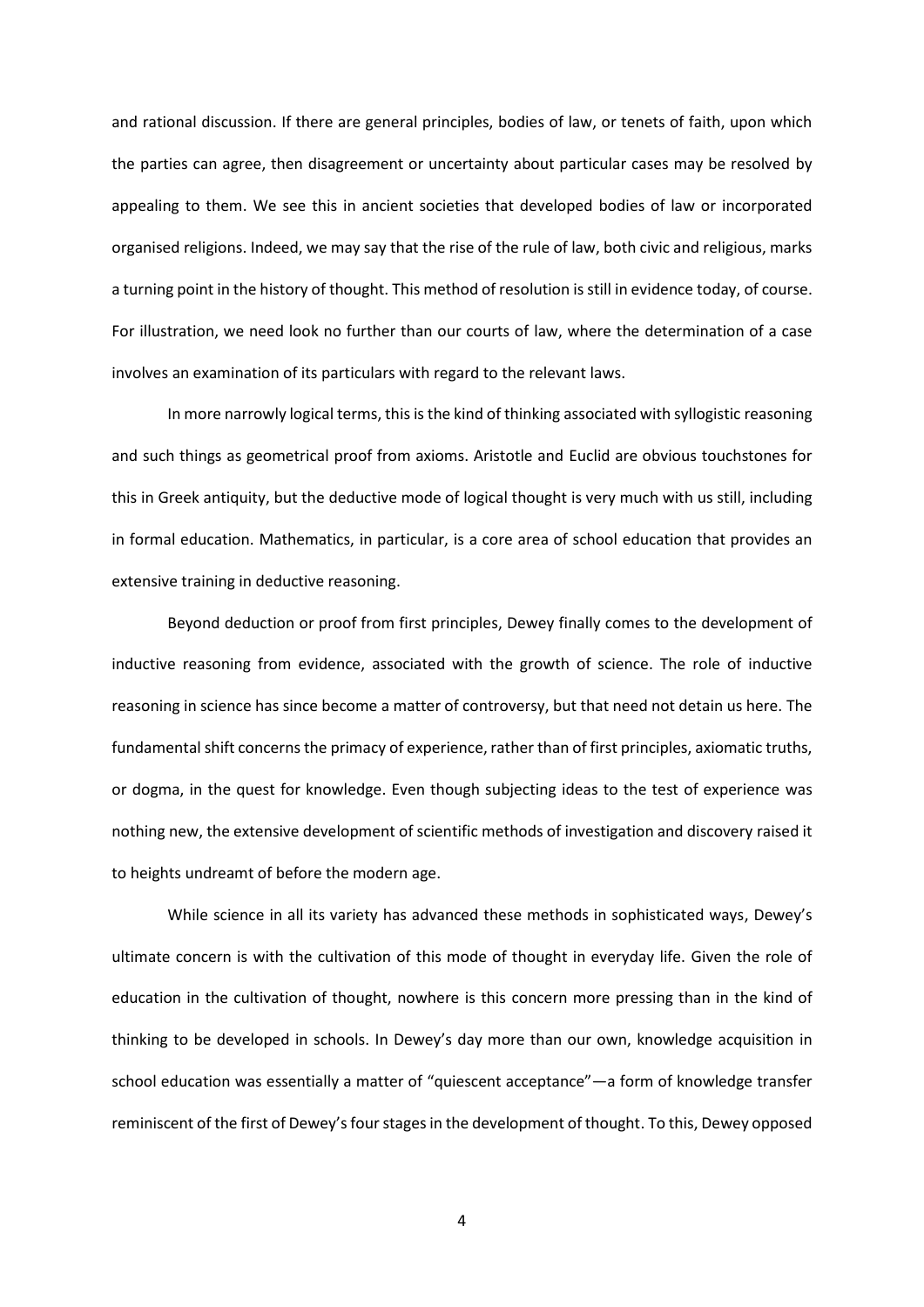the educational method of gaining knowledge though active investigation, or inquiry-based experiential learning—a mode of knowledge acquisition in keeping with the age in which he lived.

It is important to note that these so-called stages of development are to be understood as a matter of growth rather than of outright replacement as one stage succeeds another. That is as true of society as the individual. Social stability would be threatened if everything were constantly open to question. Discussion remains commonplace in both formal and everyday settings. Issues and problems are still resolved by reference to rules and principles. As for the individual, even the quintessential scientific researcher, whose working life is dedicated to empirical investigation, will still have settled attitudes and beliefs, carry on discussion about sundry matters, and engage in deduction. Having said this, Dewey clearly believed that a mind unschooled in the mode of thought that crystalised in scientific method was a poor fit for the modern world. This becomes all the more apparent when we turn to his views about thinking in education.

#### *The nature of reflective thought*

Having looked at Dewey's conception of thought from a developmental point of view, let us see how thought is supposed to operate as "the method of intelligent experience in the course that it takes." This is the form of thought upon which Dewey's educational aims and methods turn, with other kinds of thought being merely ancillary. So, we had better be clear about its nature.

Dewey wrote extensively about this mode of thought. The main work is his monumental and much neglected Logic: The Theory of Inquiry.<sup>7</sup> For our purposes, however, we could not go past the book on this topic that he wrote with education in mind, entitled *How We Think*. <sup>8</sup> This work is still of considerable educational value more than 100 years after it was written. I will take the opportunity to highlight some of its lessons in the next section of my talk, but first let us explore the conception of thought on which the book centres. Dewey calls it 'reflective thought' and defines it as the "(a)ctive,

<sup>7</sup> John Dewey, *Logic: The Theory of Inquiry* (New York: Henry Holt, 1938).

<sup>8</sup> John Dewey, *How We Think* (Buffalo, NY: Prometheus Books, 1991).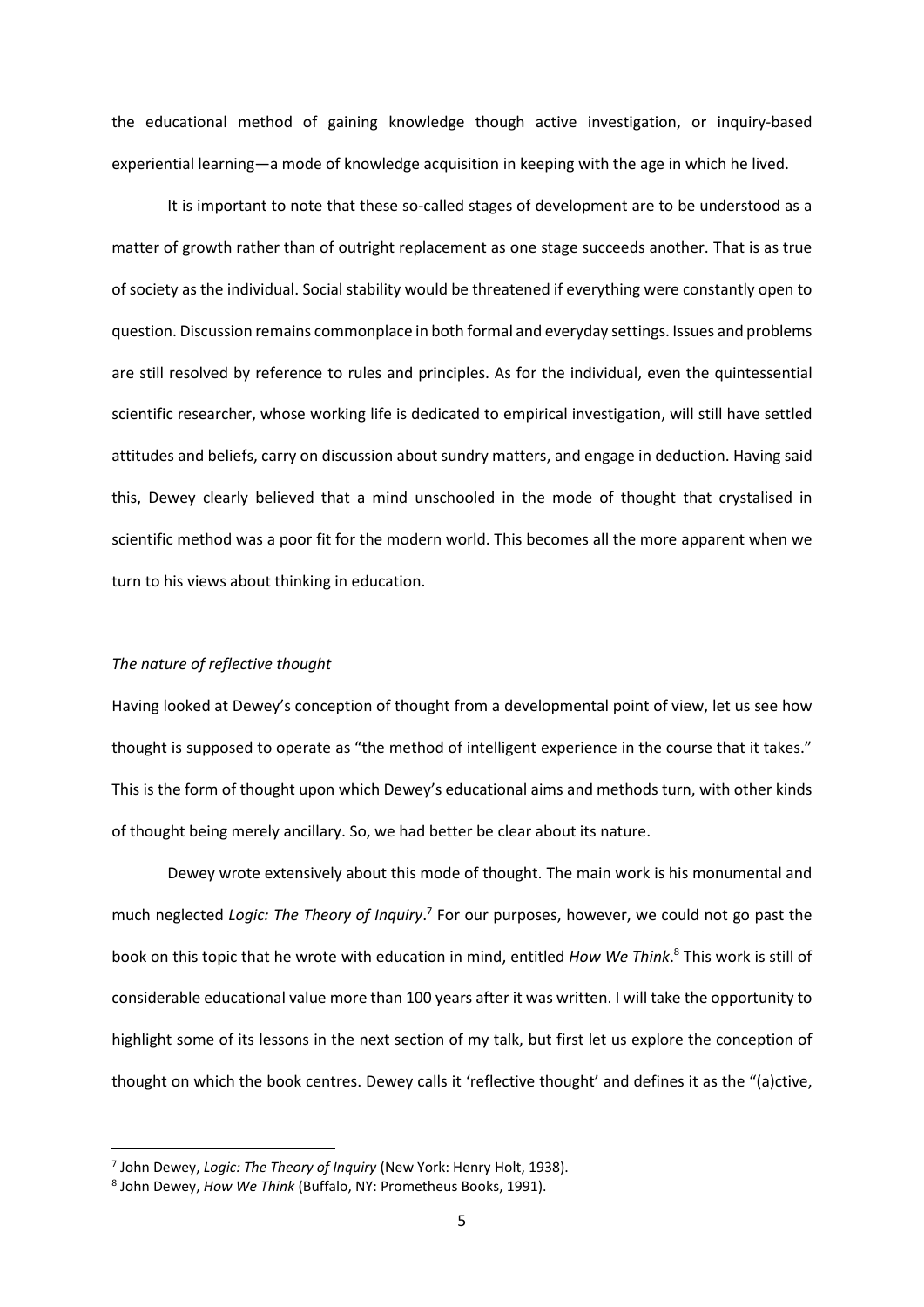persistent, and careful consideration of any belief or supposed form of knowledge in light of the grounds that support it, and the further conclusions to which it tends".<sup>9</sup>

We can easily discern the kinds of activities involved in reflective thought as thus defined. First, there are the characteristics of being active, persistent and careful in the consideration of some matter. Activity here does not mean merely that thinking is going on, but suggests an energetic or lively engagement; persistence implies a determination to keep at it until the matter has been adequately dealt with; and carefulness connotes being attentive and meticulous in the manner of its consideration. This is the way in which the facts of the case are to be sought for, studied, and reviewed.

We can also immediately see that reflective thought is highly inferential. On the one hand, there is consideration of the grounds upon which the belief or knowledge in question is based. Logically speaking, these supply the premises on which the proposition before us is taken to depend. Consideration of them involves judging both their reliability and the degree of support they lend to the conclusion. On the other hand, attention is paid to that proposition's implications, what it signifies, leads to, or suggests. Of special note in this direction of inference are those consequences that must attain for the proposition in question to be sustained. They offer both the prospect of further support and the potential for rejection.

Beyond this, Dewey claims that there is an underlying pattern to episodes of reflective thought, regardless of the context in which they occur. It is the pattern of thinking that we need to nurture in the classroom in order to satisfy his educational objectives. In the simplest terms, reflective thought begins with (i) a felt difficulty that (ii) leads to an analysis of the problem, is followed by (iii) suggestions for its resolution, (iv) reasoning about their implications, and then (v) testing this against experience or a wider knowledge base, so as to find a way forward and resolve the difficulty. Let us look briefly at each phase of this process.

(i) The first thing to notice is that reflective thinking does not occur unless there is something that we feel the need to reflect upon. Doubts as to the truth of some matter, concern arising from an

<sup>9</sup> Ibid., p. 6.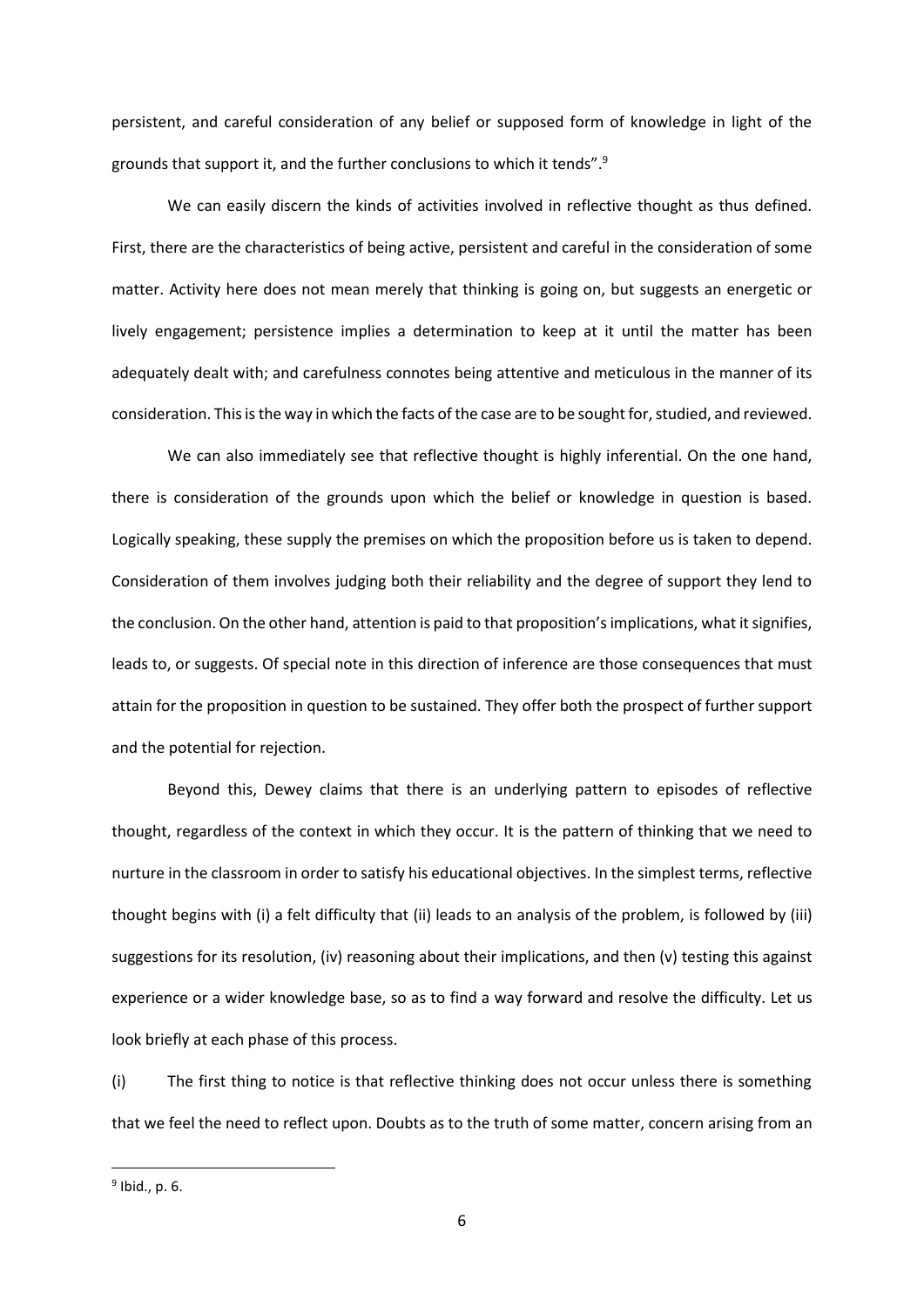unforeseen problem, the feeling that there is an issue with a proposal, uncertainty as to what course of action to take--these are among the familiar ways in which felt difficulties arise. If we do not have doubts, are not aware of problems or issues, or are blind to the possibility of alternatives, then we are not motivated to reflect.

(ii) It is always possible for people to respond to these concerns in other ways. Doubts may be met by appeals to authority, problems downplayed, issues set aside, and actions undertaken from habit or on impulse. If we are to reflect on these things, however, then we need to be clear about the difficulty that confronts us. Why has the doubt arisen? What exactly is the problem or issue? What is causing uncertainty in this situation? In other words, rather than dismissing our concerns or shutting off inquiry, we need to suspend judgment, stay our hand, and analyse the matter.

(iii) From analysis, we turn to the question of how to respond. How are we to resolve this doubt? What solutions might there be to this problem? How could we best resolve the issue? What alternatives are open to us? While analysis provided conditions that any proposed response will need to satisfy, this phase of reflective thought consists in coming up with ideas that look to fill the bill. It consists in ferreting around, seeing possibilities, and following up leads, and in order to firm up corresponding suggestions.

(iv) In order to more clearly see what suggestions amount to, we need to reason about them. If we are to determine whether a suggestion is true, a solution sound, or an alternative acceptable, as the case may be, then we need to know what it implies. A suggestion may look to bolster a belief, but turn out to depend on unjustified assumptions when we consider it more closely. Something that appeared to be a genuine solution to a problem may have serious problems of its own, which we would likely have discovered if only we had thought the matter through more carefully in the first place. What seems to be the best alternative may, upon further consideration, turn out to have unwanted implications that change our minds.

(v) The evaluation of suggestions, to which I have just alluded, represents a further phase of the process of reflective thinking. It involves such things as checking whether the implications of our

7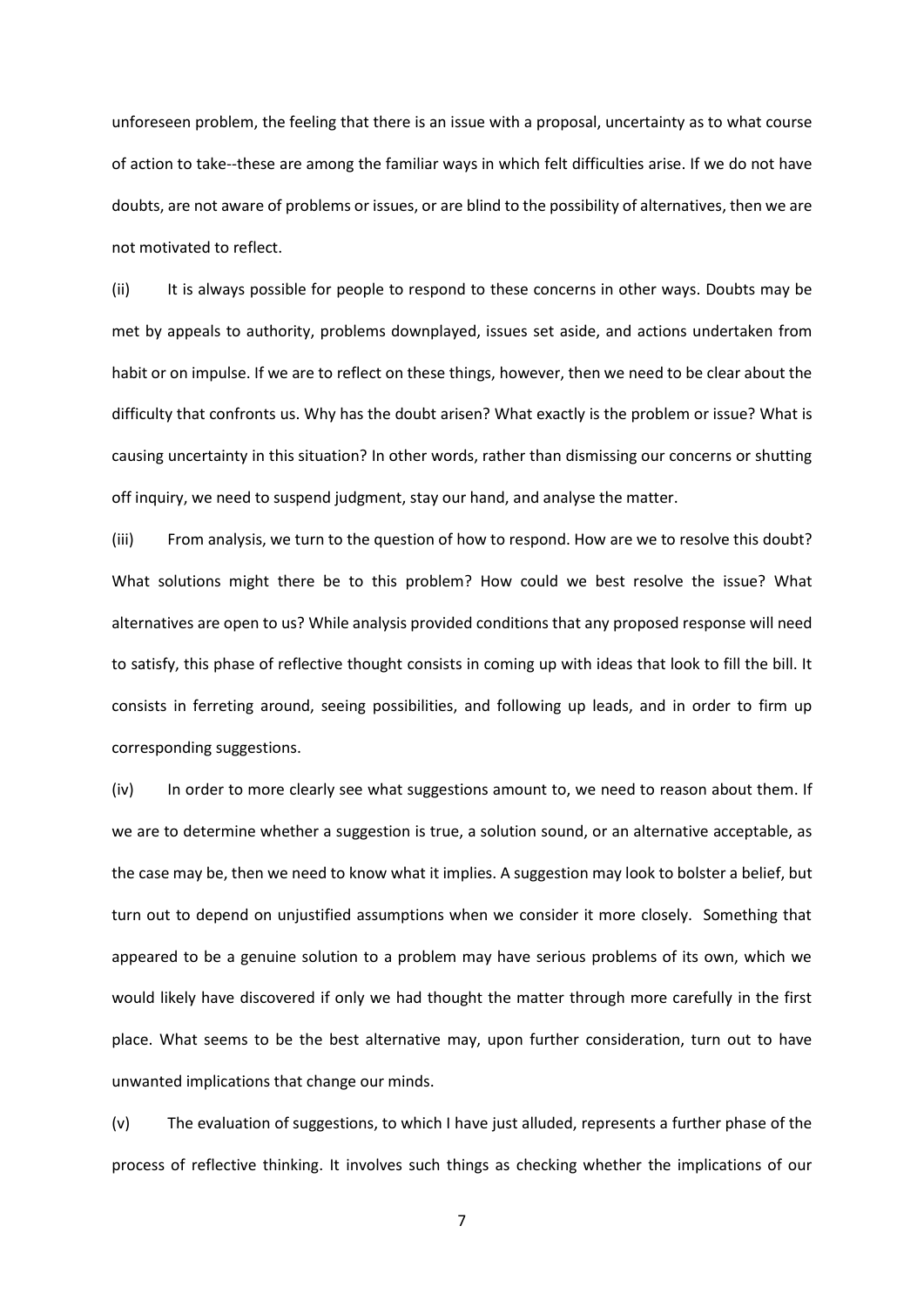proposals or hypotheses are consistent with what we already know, as well as gathering further facts that bear upon the issue. It some cases it will turn on the outcome of experiments in carefully controlled conditions. In everyday life as in science, all such efforts are directed at resolving the matter to which we have responded. After all, that is the aim of our inquiries and the reason we go to such pains in the first place.

### *Educational implications*

Having outlined Dewey's account of the development of thought and described the process of reflective thinking, in which it has its flowering, let us turn to their educational implications.

Dewey's account of the development of thought underscores its social basis. Nowhere is this clearer than in the role that he assigns to discussion. The suggestion that the historical origins of reflective thought lie in discussion, and that it is the root of reflection in the individual, could hardly be of greater educational significance. If true, discussion should be a prominent feature of school education, particularly in the early years.

It is worth noting that this internalisation of social practices by the individual, is of a piece with Vygotsky's well-known claims about children's development. According to Vygotsky:

Every feature of the child's cultural development appears twice: First on the social level, and later, on the individual level; first *between* people (*interpsychological*), and then *inside* the child (*intrapsychological*)…. All the higher psychological functions originate as actual relations between human individuals.<sup>10</sup>

While Dewey's hypothesis takes us into familiar educational territory, it is the internalisation of a particular form of social discourse that interests us here. On the inter-psychological level, we are dealing with collective deliberation and decision-making in which the participants contribute their ideas and subject them to critical comparison. On the intra-psychological level, this transforms into a

<sup>10</sup> L.S Vygotsky, *Mind in Society: The Development of Higher Psychological Processes*, edited and translated by M. Cole, V. John-Steiner, S. Scribner and E. Souberman. Cambridge, MA: Harvard University Press, 1978, p. 57.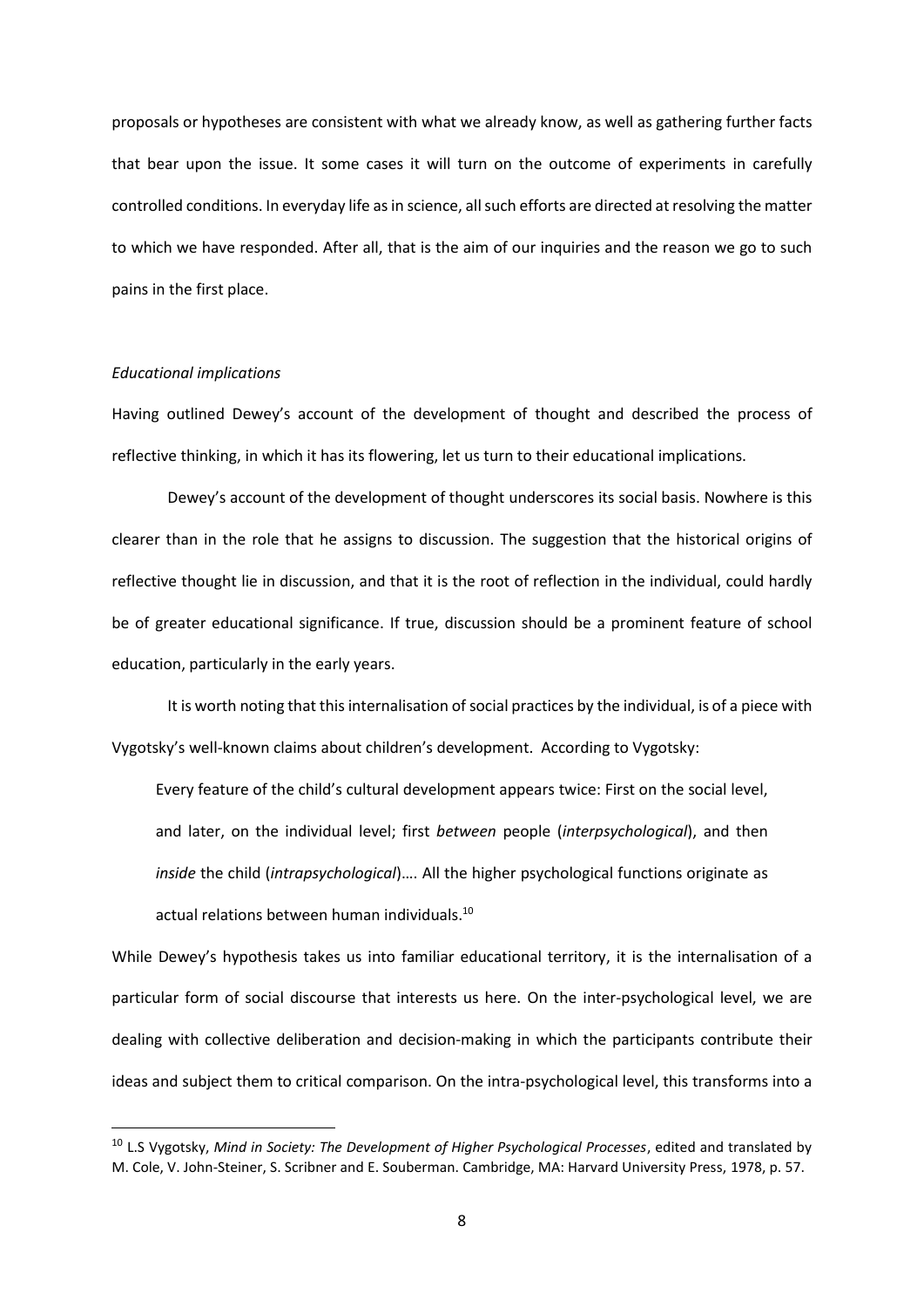way of thinking in which the individual looks at things from different points of view, or considers various possibilities, in attempting to address issues or problems and evaluate ideas. The educational task, then, is to make collective deliberation so integral to teaching and learning that it establishes this habit of mind in the individual.

The attempt to do this must contend with other forms of discourse that have traditionally dominated interaction in the classroom. In their narrowest form, they involve the teacher as the dominant speaker, with student response limited to answering a teacher's question or making requests for assistance. More broadly, they are characterised by the ubiquity of teacher-student interactions, and the dearth of exchanges between students. These traditional forms of interaction are appropriate so long as the teacher is primarily the conveyor of set material, but not when the development of reflective thought comes to the fore. Appropriate forms of discourse need to be methodically integrated into teaching practice for it to take hold.

To focus on collaborative inquiry is not to downplay the idea that education is essentially concerned with attaining a knowledge of subject matter. On the contrary, it is to call for more robust engagement with it. To raise questions about some matter, explore its problems and issues, see what its particulars assume and imply, and explore related concepts and ideas, is to treat the subject as something to be thought about and not just so much stuff to be committed to memory. Given time constraints, of course, there is going to be an inevitable trade-off between depth of understanding and the amount of material that can be covered. Even so, to sacrifice depth of understanding on the altar of accumulated information is a travesty of education and an insult to intelligence. At its extreme, it is to adopt quiz-show criteria as a standard for education.

The same is to be said for modes of thought that predate the ascendence of modern ways of thinking. Of particular note is the emphasis traditionally placed on deductive operations in mathematics. There is no question of neglecting deduction, but rather of ensuring that it feeds into reflection. That may be anything from students using it to deal with practical problems embedded in their studies, to application to both experimental and theoretical problems in the science curriculum.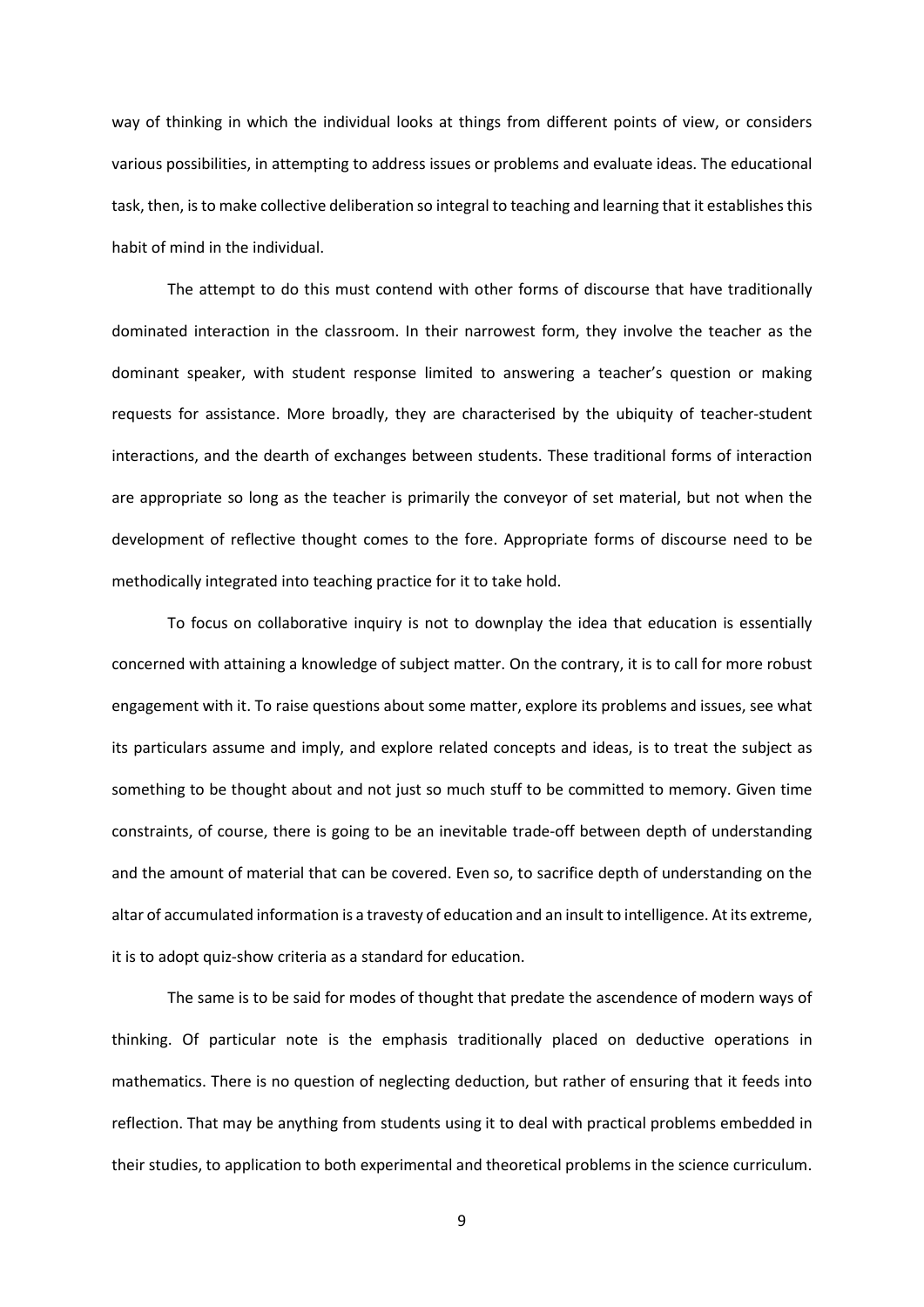To treat mathematical operations as tools for thought is to appeal to "the method of intelligent experience in the course that it takes". It is the antithesis of teaching them as operations to be carried out as if the student were to do nothing more than simulate a computational device.

This observation about mathematics has parallels in other subject areas when it comes to developing students' powers of reflective thought. If the danger in teaching predominantly logical subjects like mathematics is the neglect of application to a wider domain of investigation, then those concerned with proficiency of performance, as in the early years of reading and writing, can all too easily concentrate on the development of technical proficiency to the neglect of reflection. If the development of skilled performance in such things is not a matter of thoughtful engagement, says Dewey, then it "makes the subjects *mechanical*, and thus restrictive of intellectual power." <sup>11</sup> Dewey reinforces this point by making a claim about the tie between the way that skills are acquired and their subsequent use. "Practical skill, modes of effective technique, can be intelligently, non-mechanically *used*," he tells us, "only when intelligence has played a part in their *acquisition*."<sup>12</sup> This may be overstatement on Dewey's part, but the general tenor of the remark is well-taken.

Dewey also points to the danger in other subjects of amassing information to the neglect of thought and judgment. Again, this is not to downplay the need for students to be informed. Students ignorant of some matter can no more adequately think about it than they can make informed judgments. "But there is all the difference in the world," says Dewey, "whether the acquisition of information is treated as an end in itself, or is made an integral portion of the training of thought." $^{13}$ It makes an enormous difference to pedagogy, of course, but Dewey's point is really another variant of his thesis about the relationship between acquisition and use. According to Dewey, information must be acquired with the aid of intelligence if it is to be used that way. That is a bold claim, but Dewey could settle for a lesser one. Schooling that concentrates on the acquisition of information coupled with scant attention to the capacity to think about it will produce a markedly different outcome in the

<sup>11</sup> *How We Think*, pp. 51.

 $12$  Ibid., p. 52.

 $13$  Ibid.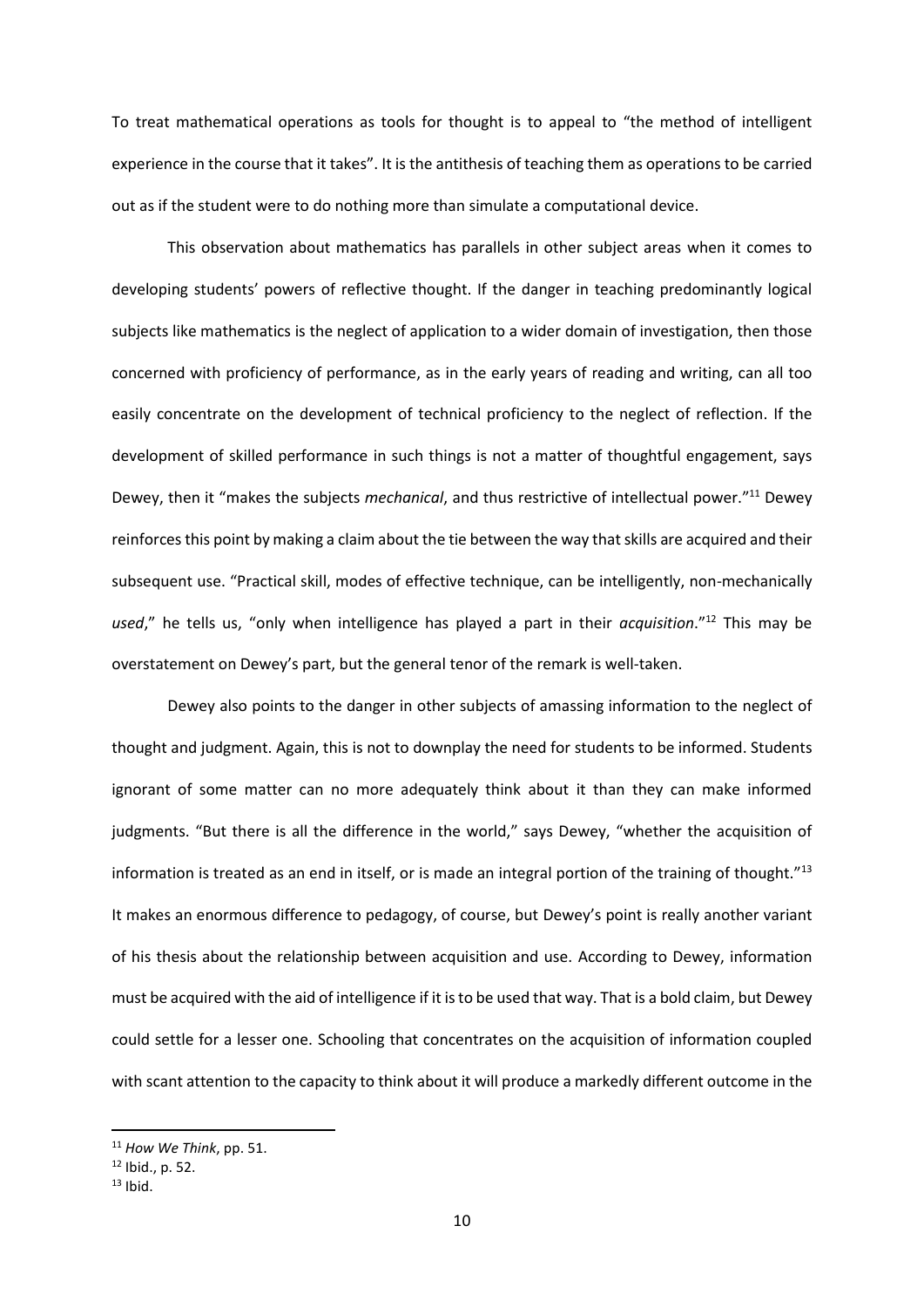capacity to use that information in a context that calls for more than recall. That hypothesis is pretty much guaranteed to be true.

As Dewey notes, it is no more possible to have students investigate every proposition that comes before them than to impart all the information that may be relevant to a subject. It is rather that, in designing and implementing a curriculum, we need to blend these things together in such a way as to ensure that we develop the ability to think. To keep the outlines of that outcome in clear sight, we could hardly do better than focus our minds on Dewey's own summation of it, according to which it is the office of education "to cultivate deep-seated and effective habits of discriminating tested beliefs from mere assertions, guesses, and opinions; to develop a lively, sincere, and openminded preference for conclusions that are properly grounded, and to ingrain into the individual's working habits methods of inquiry and reasoning appropriate to the various problems that present themselves."<sup>14</sup>

A great deal more could be said about the educational implications of Dewey's account of thought. In the limited time available here, however, it is better to supplement these brief remarks with an illustration of classroom practice that will give concrete form to what has been said so far. I am referring to a program of Philosophy for Children, which has diversified in many ways as it has spread around the world, but was begun by the philosopher and educationalist, Matthew Lipman, who knew Dewey and was inspired by him.

### *Philosophy as a model*

The guiding idea behind Lipman's work is that of the classroom as a Community of Inquiry. In more familiar terms, it involves inquiry-based teaching and learning in which students think about subject matter collaboratively. While Lipman's model of inquiry is primarily drawn from philosophy rather than science, his treatment of the inquiry process resembles Dewey's and the tools of inquiry that he introduces are sufficiently generic to find a place in almost any school subject. On the community side,

<sup>14</sup> Ibid., pp. 27-28.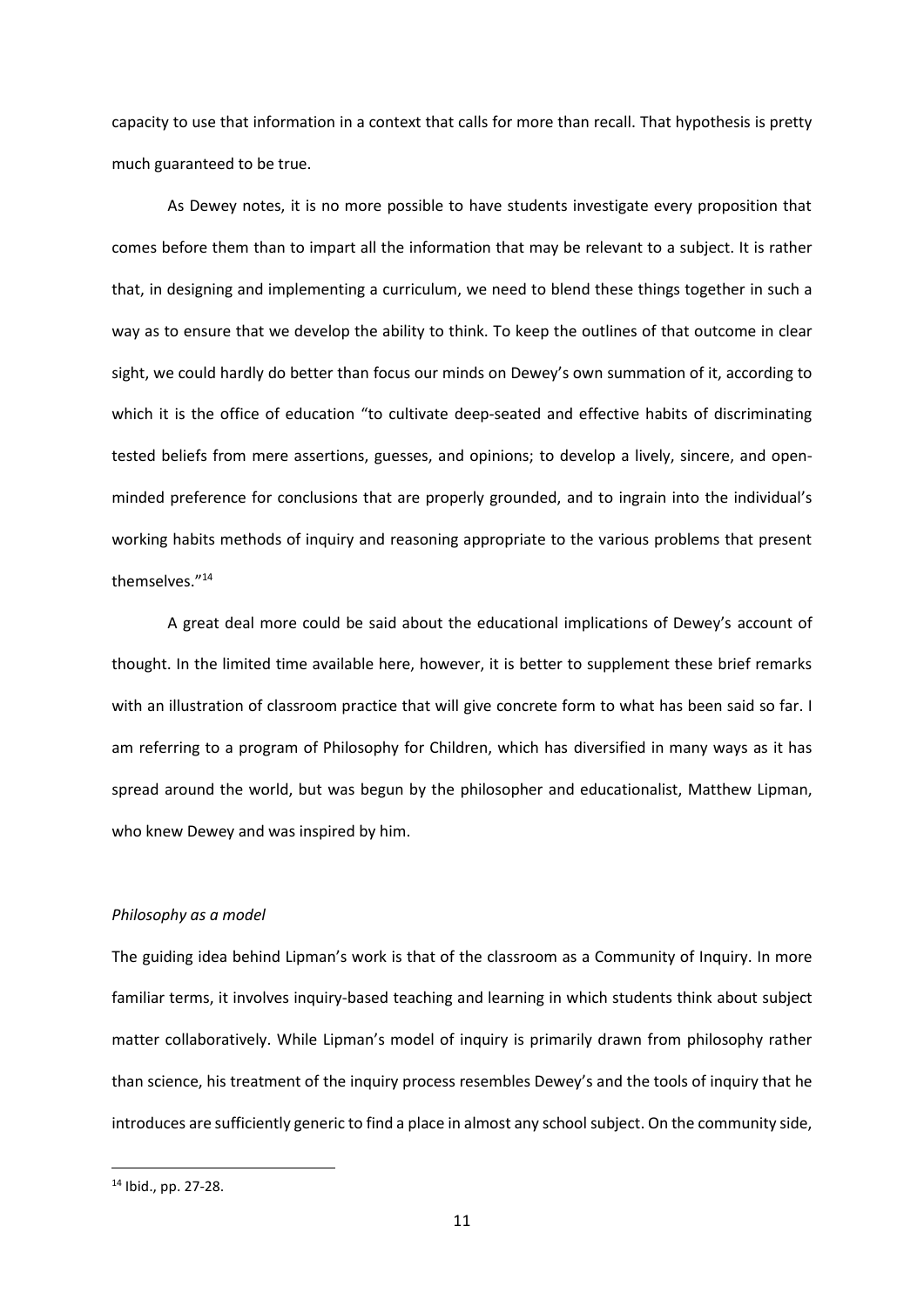the Community of Inquiry centres on discussion. Emphasis is placed on class discussion, but Lipman also makes frequent use of small group discussion and discussion in pairs.

Dewey never thought of using philosophy to help place thinking at the heart of school education, and it is Lipman's great insight that Dewey's home discipline could be reconstructed for that purpose. While he must be given the credit for having worked this out in both theory and practice, the debt to Dewey is evident. It is no coincidence, for example, that Lipman's most extensive treatment of thinking, *Thinking in Education*, takes its title from the chapter on that topic in *Democracy and Education*. <sup>15</sup> The book is a sustained attempt to show how Dewey's quest can be realised. The debt is also freely acknowledged in Lipman's autobiography, *A Life Teaching Thinking*, <sup>16</sup> with Lipman being drawn to philosophy by reading Dewey and then seeking out his guidance in New York late in Dewey's life when Lipman came to Columbia.

For present purposes, however, we may focus on the practical workings out of Dewey's quest in Lipman's philosophical novels and the voluminous teacher's manuals that he and his colleagues developed to accompany them. These formed the basis of the workshop programs that he and his colleagues at the Institute for the Advancement of Philosophy for Children ran for decades and used to promulgate Philosophy for Children around the world.<sup>17</sup> The novels are driven by dialogue and discussion between children, which is stimulated by philosophical problems and issues that arise in their everyday lives. In thinking about these things together—by asking questions, examining the evidence, coming up with ideas, and reasoning about them—Lipman's fictional characters provide a model for children in the classroom. The novels also include scenes from the classroom, providing

<sup>&</sup>lt;sup>15</sup> Matthew Lipman, *Thinking in Education* (New York: Cambridge University Press, 1991).

<sup>16</sup> Matthew Lipman, *A Life Teaching Thinking* (Montclair, NJ: IAPC, 2008).

<sup>17</sup> Lipman's novels include *Harry Stottlemeier's Discovery, Pixie*, *Kio and Gus*, *Elfie*, *Lisa*, *Suki* and *Mark*, each coming with an extensive manual to guide their use in the classroom. For publication details and a brief description of most of these works, see my article on Philosophy for Children in *Oxford Bibliographies*.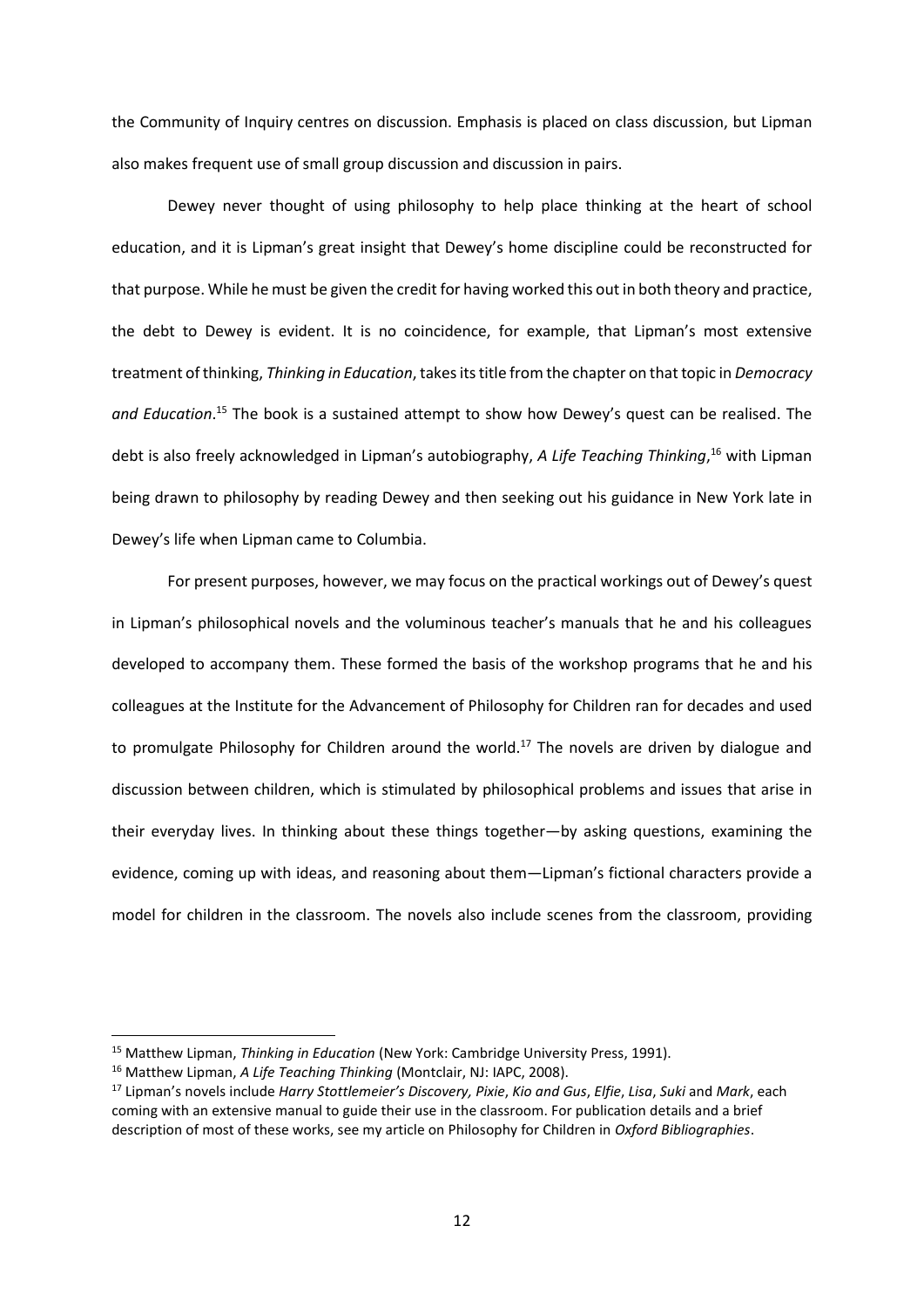Lipman with the opportunity to depict the teacher as a co-enquirer, prompter and guide, who helps children to explore issues and ideas, rather than presenting them with cut-and-dried material.



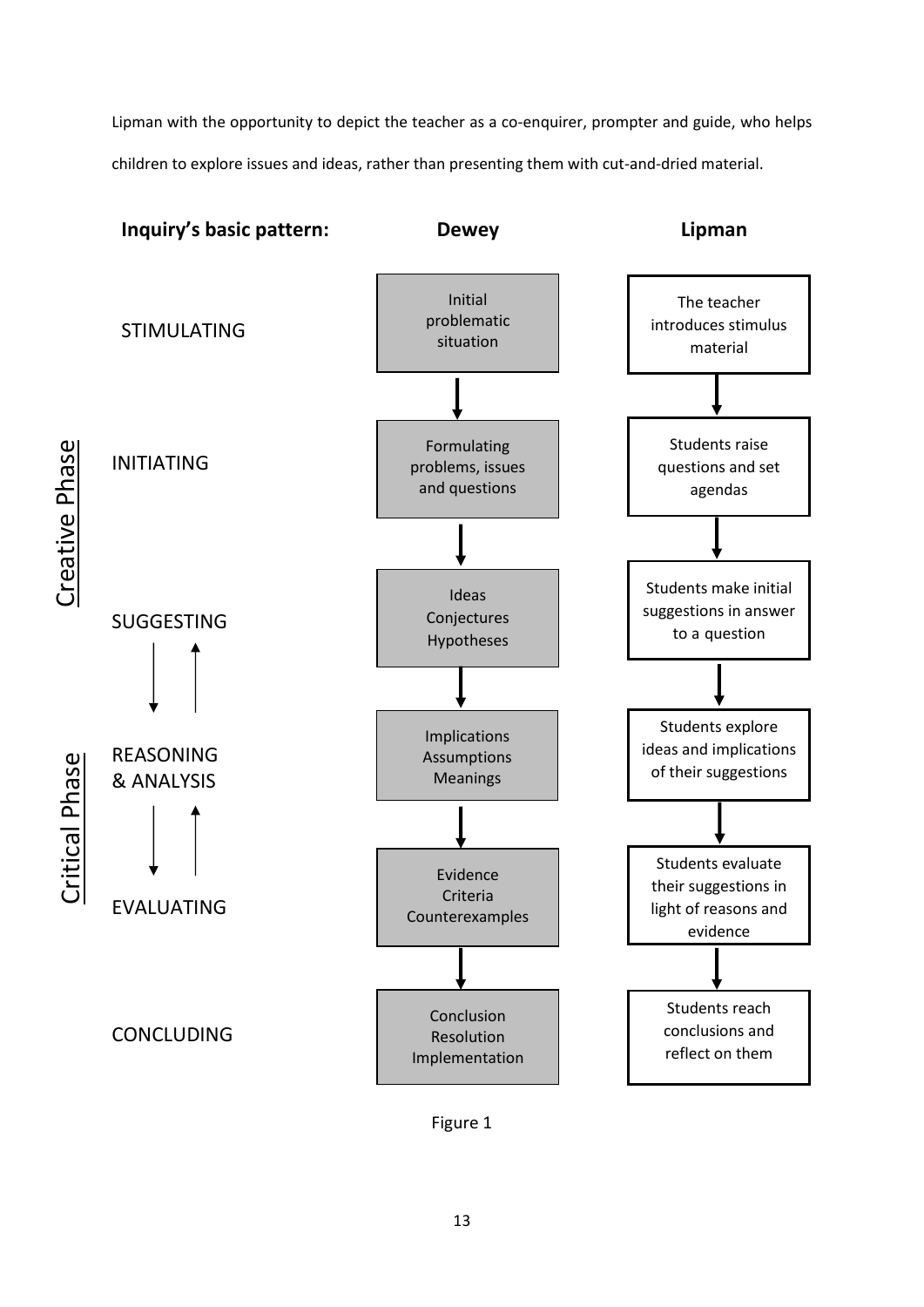That Lipman's model of thinking and its development in the individual is primarily social, takes

us back to Vygotsky, and that influence cannot be denied.<sup>18</sup> Even so, when confronted with Lipman's

work, we cannot help but think of Dewey's claim about discussion being the origin of reflective

thought and of the pattern of inquiry outlined in *How We Think*. Let us return to the latter, setting the

pattern of inquiry formulated by Dewey alongside the process of classroom inquiry to be found in

Lipman (see Figure 1). I will provide some illustrations along the way.

Just as Dewey says that inquiry begins in a problematic situation, Lipman has the teacher

stimulate inquiry by introducing a chapter or section of a philosophical novel seeded with issues and

problems in situations with which students can identify. Here's a snippet from *Pixie*:

Anyhow, my chin was resting on my hand, and my elbow was on the desk.

I don't know how long I sat like that, but it must have been a long time. All of a sudden, I remembered I was in class. And then I realized something funny. Do you know what?

My arm had gone to sleep.

I still can't figure it out. If all of me was awake, how could part of me be asleep? It was asleep, all right. I couldn't use it. It just sort of hung down off my shoulder. I

couldn't even feel it, except maybe a little tingle.

Have *you* ever had *your* arm go to sleep? Isn't it weird? It's like it doesn't even belong to you! How could part of you not belong to you? All of you belongs to you!

But you see, that's what puzzles me. Either my body and I are the same, or they're not the same.

If my body and I are the same, then *it* can't belong to *me*.

And if my body and I are different, then who am *I*?

It's beginning to sound like *I'm* the one who's some sort of mystery creature!<sup>19</sup>

For Dewey, the inquirer next needs to identify the problem or issue and see what needs to be

asked about or looked into if an adequate solution or resolution is to be found. For Lipman, the critical

step in this phase of classroom inquiry is question formation. A question here is a probe into a problem

domain. To ask such a question is to put your finger on a problematic aspect of the situation that will

direct the course of inquiry. This may be done as a whole class, or in small groups, as befits the

situation, and results in students setting their agenda.

How could part of you not belong to you? (Roberto, Nathan, Ryan) Is your arm being asleep like you being asleep? (Ebony, Ross, Liam) What does it mean to say that you belong to yourself? (Jay, Andrew, Anne, Sophie) Are we the same thing as our bodies? (Natalie, Dan, Amber)

<sup>18</sup> See Matthew Lipman, *Natasha: Vygotskian Dialogues* (New York: Teachers College Press, 1996).

<sup>19</sup> Matthew Lipman, *Pixie* (Montclair, NJ: First Mountain Foundation, 1984), pp. 5-6.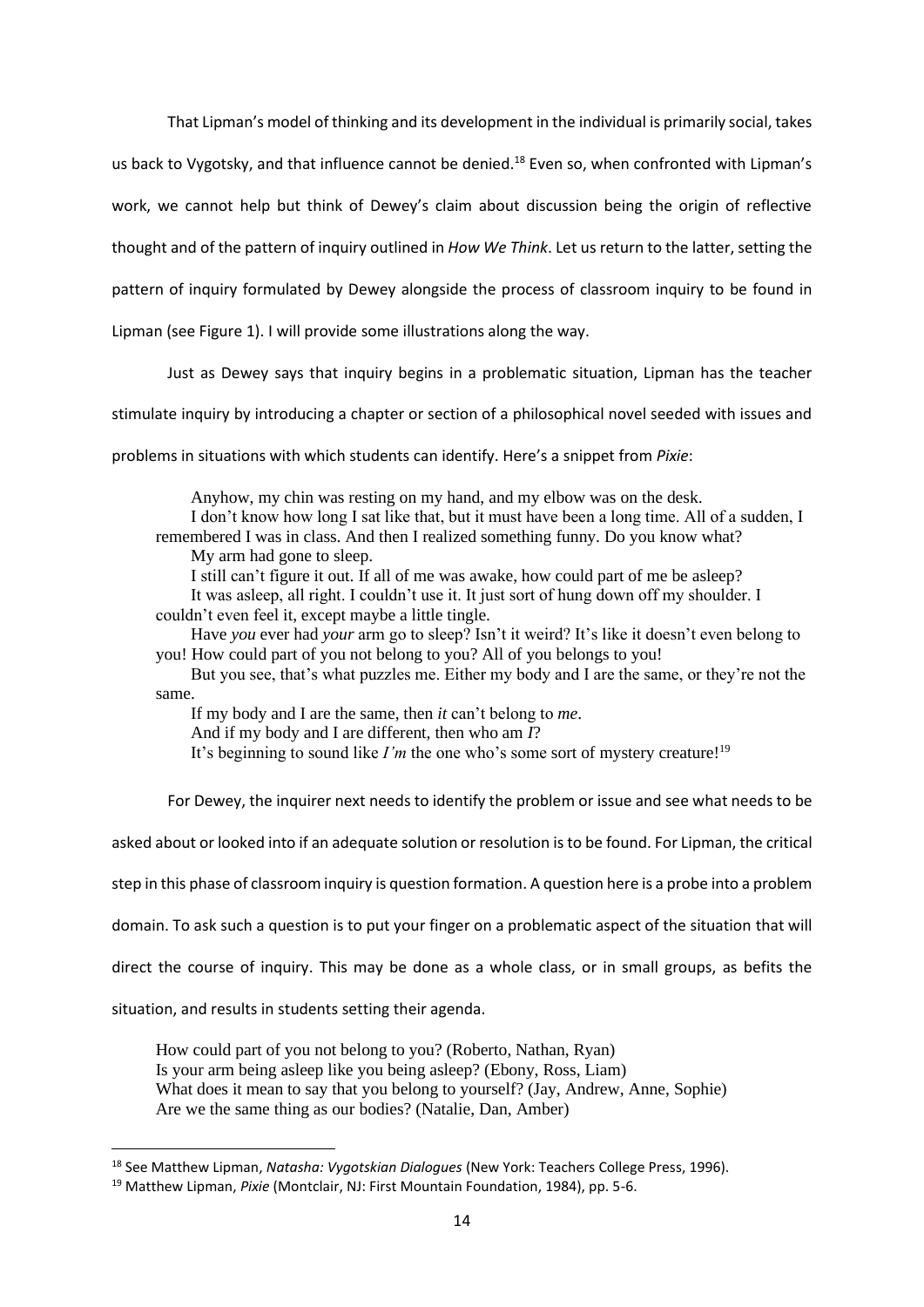Could there be a person who had no body? (Mike, Abbey, Rachael) Are you still you when you go to sleep? (Seth, Roger, Naomi) Could Pixie have a different body and still be Pixie? (Daniel, Alan, Banjo) Who am I *really*? (Elspeth, Dorothy, Clair)

Depending on the case, the class may be asked to explore connections between their questions, to

identify underlying themes or issues, or to vote on which question or group of questions they would

most like to discuss.

Lipman is well aware that teachers may need to supplement student's questions in order to

more fully explore matters. His manuals are full of discussion plans on almost every conceivable topic

devised for that purpose. Many of the questions in the sample above circle around the question of

what makes you the person that you are, and here is a set of supplementary questions that the teacher

could use to extend that discussion, if necessary.

# **DISCUSSION PLAN: What is it that makes you** *you***?** 20

Would you still be you if

- a. you had a different name?
- b. you had a different face?
- c. you had a different body?
- d. you had a different mind?
- e. you had different fingerprints?
- f. you had different parents?
- g. you were born and raised in China?
- h. everyone in the world thought you were someone else?

Once the investigation into these matters gets underway, both Dewey and Lipman recognize that we enter into a cycle of making suggestions and evaluating them by way of evidence, reason and analysis. This is to say that the exploration and evaluation of suggestions in an inquiry is not usually a single step-wise sequence. It tracks backwards and forwards as suggestions encounter difficulties and fresh suggestions are made. Moreover, episodes of reasoning, analysis and the pursuit of evidence may come to the fore at almost any time in the conduct of inquiry. In the classroom context, discussion may reveal that the very question being addressed is in need of clarification, for example, or a suggestion might employ a concept that needs to be better understood before we can evaluate it.

<sup>20</sup> Matthew Lipman and Ann Margaret Sharp, *Looking for Meaning: Instruction Manual to Accompany* Pixie (Lanham, NY: University Press of America, 1984), p. 23.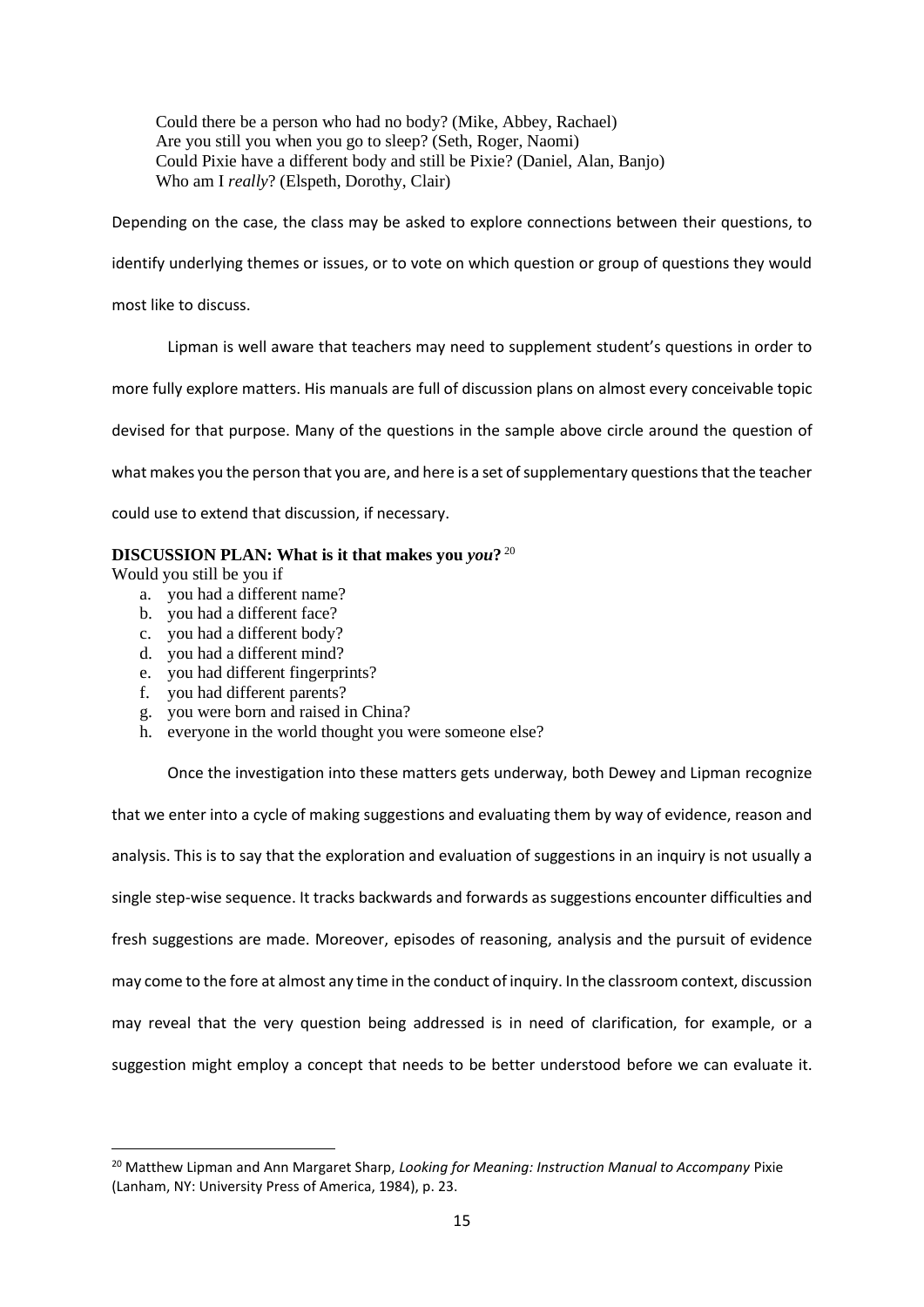Again, an argument against a suggestion may be immediately forthcoming, or students may not alight on crucial implications until the discussion is well underway. Similarly, while students may present their evidence in making a suggestion, it can take a good deal of digging around for relevant facts to emerge. The thing that matters here is not so much the ordering of these things, but the fact that they serve interlocking functions in evaluating a suggestion.

Lipman is mindful of the fact that reasoning and analysis are skilled performances and that

students need a good deal of practice to develop those skills. His manuals are replete with exercises

to help develop conceptual and reasoning skills. Let me extend the text from *Pixie* for a few more lines

to give the context for an example of conceptual exploration:

Afterwards, when I talked to Isabel about it, she said, "Pixie, you worry too much. Look, there's really no problem. Your body belongs to you and you belong to your body." "Sure," I said, "but do I belong to my body *in the same way* that my body belongs to me?"21

Here's the exercise, where Lipman takes up the word 'way' and has students try to discern its uses in

varying linguistic contexts:

# **EXERCISE: Ways<sup>22</sup>**

Match the way that the word "way" is used in the expressions on the left with the phrases on the right.

- 1. As the President arrived, the police made *way* for him.
- 2. Ed said, "Jim's nice, but I don't like some of his *ways*."
- 3. The baby screamed, and his mother said, "He just wants to have his *way*."
- 4. Jack said, "The *way* up the mountainside is very rough."
- 5. China is a long *way* from Chile.
- 6. Within a few minutes, the ship was under *way*.
- 7. "Well," Jill exclaimed, "that sure is the *way* of the world."
- 8. "You skate your *way*," said Joanne, "and I'll skate mine"
- 9. Frank said, "You go this *way*, Cindy, and I'll go that."
- 10. "Out our *way*," said Marie, "the weather's real bad."
- a. a means of passing from one place to another, such as a road or path
- b. forms of conduct
- c. the usual or customary manner in which things happen
- d. a method or manner of doing something
- e. direction
- f. an opening, as in a crowd
- g. a district, region or area
- h. the beginning of a movement, as of a train being "under way"
- i. wish or desire
- j. distance

<sup>21</sup> *Pixie*, p. 6.

<sup>&</sup>lt;sup>22</sup> Looking for Megning, p. 26. The influence of Wittgenstein on meaning and use is evident here. Those who have an eye for it will be able to detect a wide variety of philosophical views and ways of working in Lipman.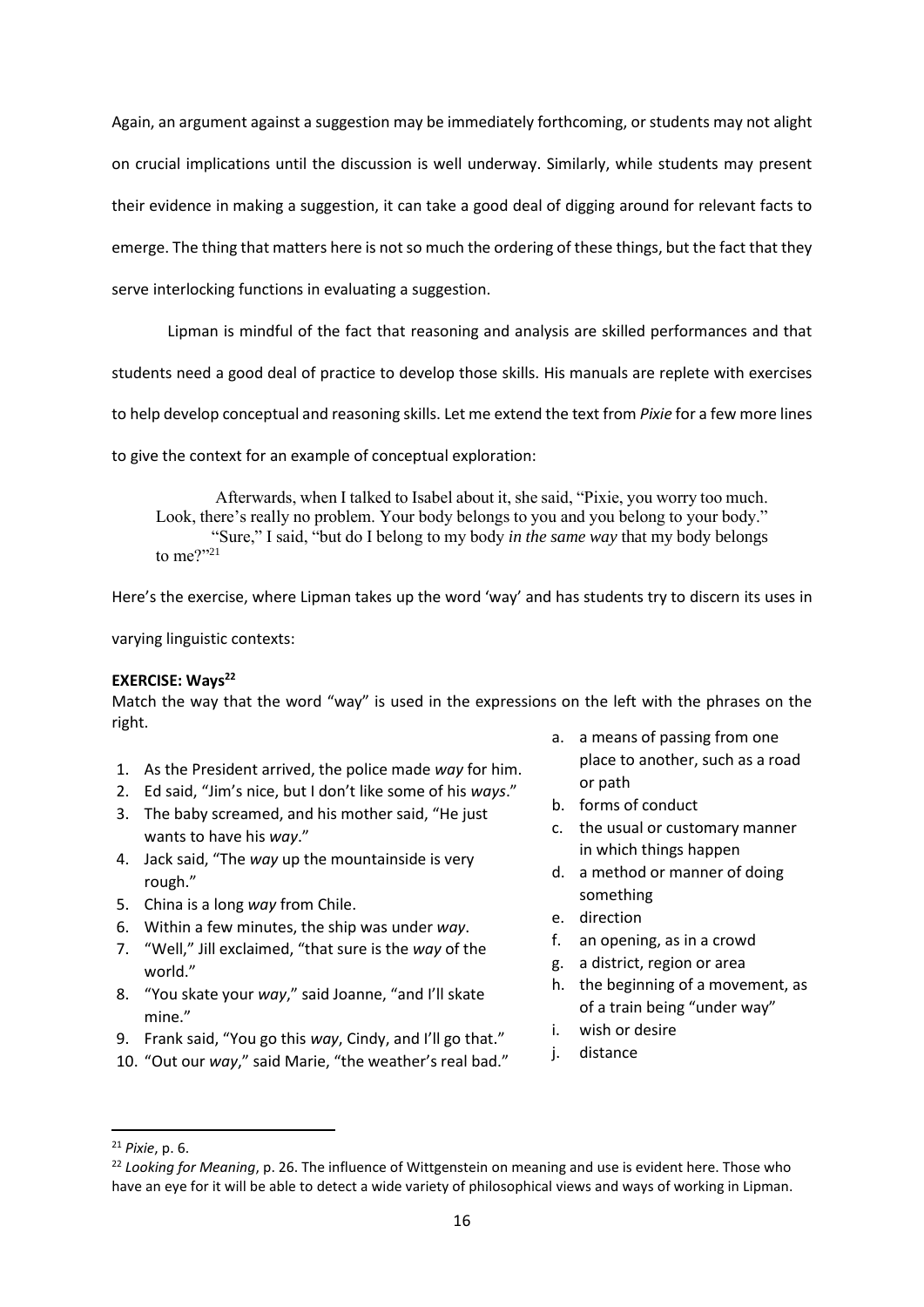Finally, here's an example of a reasoning exercise. It relates to confusion about family relationships

that arises a little later in *Pixie*:

# **EXERCISE: Inferring family relationships<sup>23</sup>**

- 1. If Mary is the sister of Alex, is Alex the sister of Mary?
- 2. If Carl is the older brother of Gwen, is Gwen the older sister of Carl?
- 3. If Debbie is Frank's niece, is Frank Debbie's uncle?
- 4. If Toby is Edgar's cousin, is Edgar Toby's cousin.
- 5. If some of your cousins are boys, does that mean that
	- a. all your cousins are boys?
	- b. some of your cousins are girls?
	- c. none of your cousins are girls?
	- d. none of the above?
- 6. There are two brothers. Mike and Luke Jones. Each has a sister. Does that mean there are two brothers and two sisters in the family?
- 7. If you are your mother's oldest daughter, must your sister be your mother's youngest daughter?
- 8. If you are an only child, does that mean that your father's father is your only grandfather?
- 9. If you are the youngest of 20 children, does that mean that you have sisters?
- 10. Are your grandmothers related to one another?

In coming to the final phase of the inquiry process, l should take the opportunity, however belated, to draw attention to a difference between Lipman and Dewey that could hardly be overlooked. The essentially verbal nature of Lipman's approach to classroom inquiry is obviously at variance with Dewey's use of practical activity. Anyone acquainted with Dewey's Laboratory School at the University of Chicago will be aware of his reliance on workshops where students' inquiries largely approach problems hands-on and work with materials to address them. The results here often take physical form. In Lipman's case, the outcome of an inquiry is more likely to be a better understanding of an issue, appreciation of a different point of view, or having changed one's mind about something on the basis of reason and evidence.

Dewey's insistence on application in the training of thought is of a piece with his resolve to connect what happens in school with the life of the child and of society beyond it. I mention this because Lipman also went to some lengths to connect what children discuss in the classroom with their lifeworld. This is to say that, in the wider scheme of things, the outcome of Lipman-style inquiries

<sup>23</sup> *Looking for Meaning*, p. 90.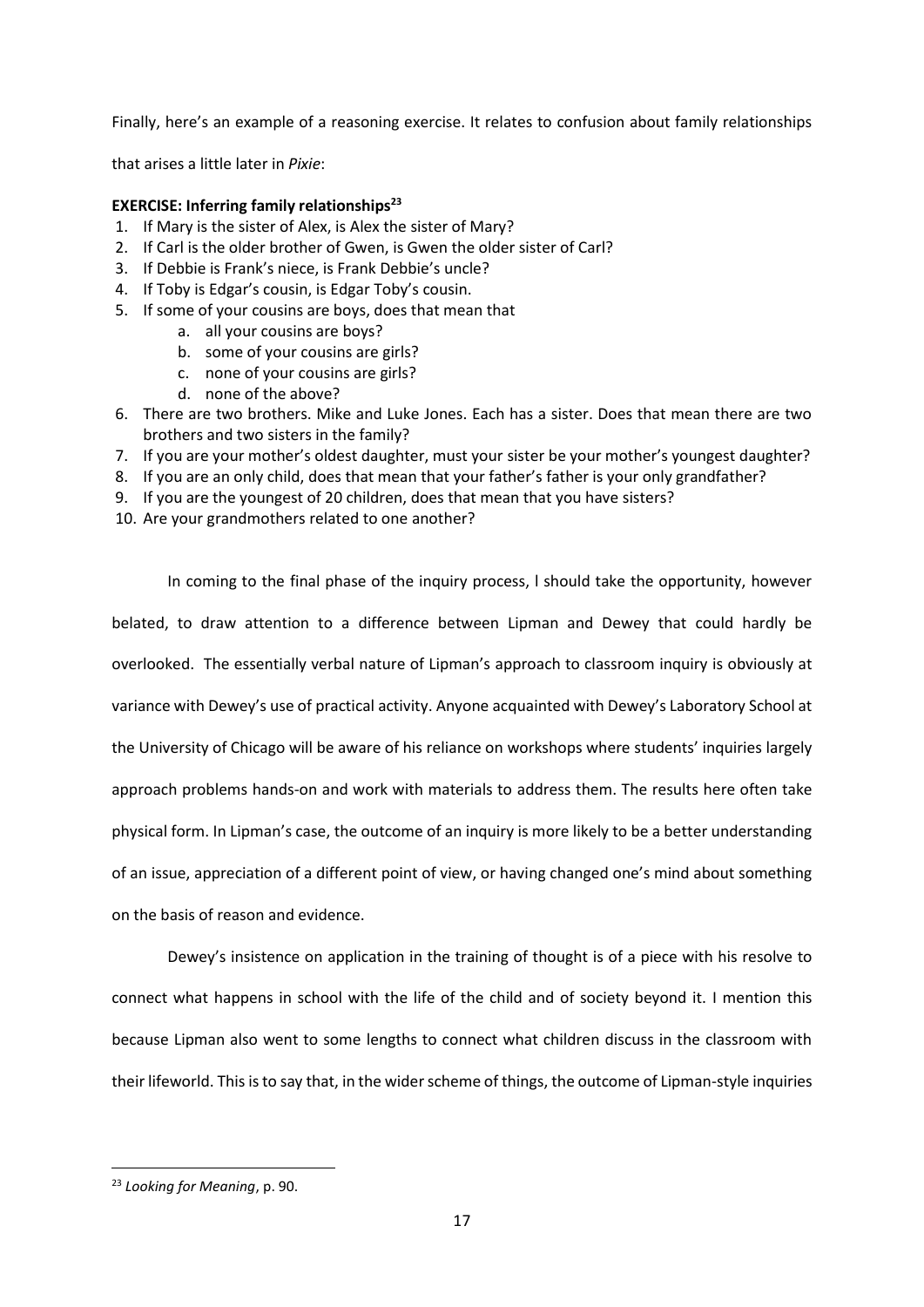is not simply an intellectual training for academic purposes, but one that has more general bearings on their conduct beyond the classroom. So, the contrast with Dewey is not so great as it may seem.

In sum, we can see that Lipman has followed Dewey very closely. He has adhered to Dewey's Vygotskian thesis that reflection grows out of discussion and, more broadly, to the idea that thinking and inquiring together is the means by which students learn to think and inquire for themselves.<sup>24</sup> Looking at the overall educational outcome, it would be reasonable to sum up by saying that Lipman's project is clearly a Deweyan one.

Although a mere after-word here, it is to those who have projected a line from Dewey through Lipman into the contemporary world of education that we must turn in order to appreciate the extent to which Philosophy for Children has carried the torch for Dewey. Since time is up, I cannot even begin to give an account of the extensive literature that comes out of this movement. The best I can do is to point to my selective survey of the literature as a starting-point for anyone who is interested.<sup>25</sup> Beyond that, are the numerous organisations and countless schools and individual classrooms around the world where his influence is felt. Through adaptation and creative reworking, the movement that has grown out of Lipman's work is evidence that Dewey's quest to place thinking at the heart of school education is still alive and well.

### *References*

Cam, Philip. Philosophy for Children. *Oxford Bibliographies*.

[https://www.oxfordbibliographies.com/view/document/obo-9780195396577/obo-9780195396577-](https://www.oxfordbibliographies.com/view/document/obo-9780195396577/obo-9780195396577-0387.xml)

## [0387.xml](https://www.oxfordbibliographies.com/view/document/obo-9780195396577/obo-9780195396577-0387.xml)

Dewey, John. *Logic: The Theory of Inquiry*. New York: Henry Holt, 1938.

Dewey, John. *Essays in Experimental Logic.* New York: Dover, 1954 (originally published in 1916).

<sup>&</sup>lt;sup>24</sup> It is typical of Lipman that even strengthening exercises like the ones above are meant to involve discussion. <sup>25</sup> See Philip Cam, Philosophy for Children, in *Oxford Bibliographies*.